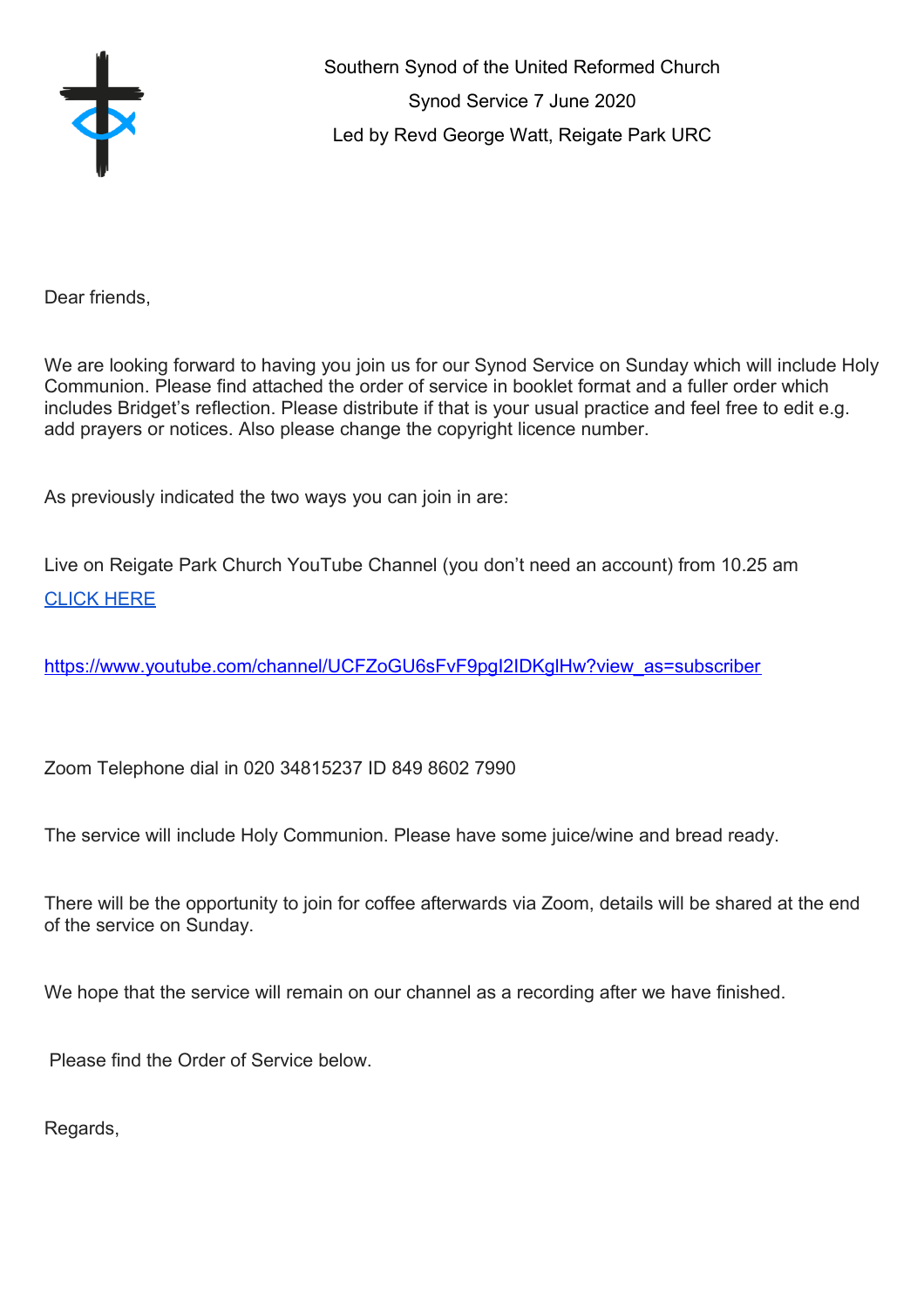# **Revd G D Watt**

(Moderatorial Cover)

Southern Synod Office

East Croydon URC

Addiscombe Grove

Croydon CR0 5LP

Tel. 020 8688 3730

## **Call to Worship**

## **Opening prayers**

#### **Hymn**

**I lift my eyes** to the quiet hills in the press of a busy day; as green hills stand in a dusty land so God is my strength and stay.

I lift my eyes to the quiet hills to a calm that is mine to share; secure and still in the Father's will and kept by the Father's care.

I lift my eyes to the quiet hills with a prayer as I turn to sleep; by day, by night, through the dark and light my Shepherd will guard his sheep.

I lift my eyes to the quiet hills and my heart to the Father's throne; in all my ways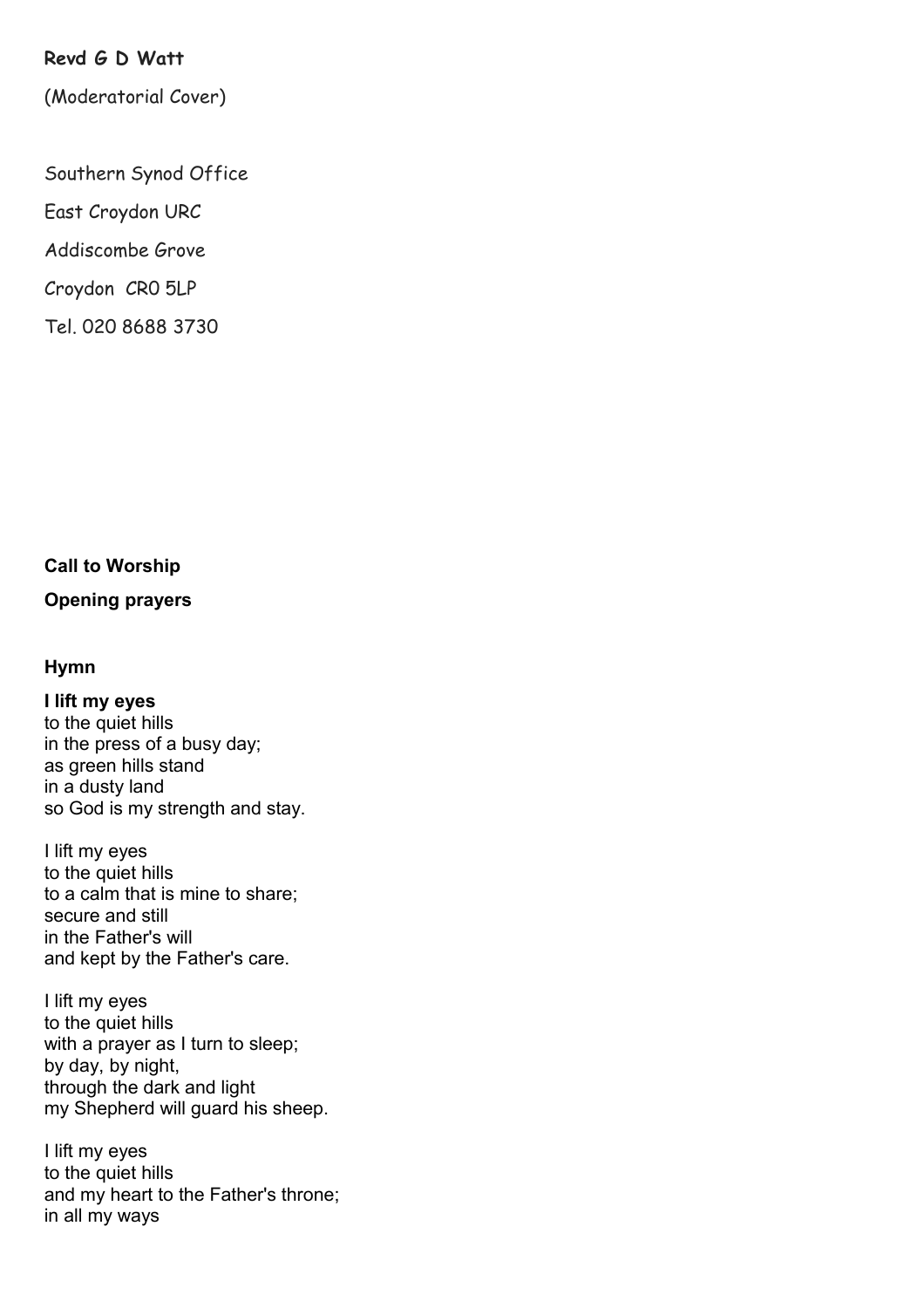*Collage of Churches in Lockdown* accompanied by Be bold, be strong played by Emily Watt

# **Readings by Young People from West Thamesmead**

**Psalm 137** New International Version

**<sup>1</sup>**By the rivers of Babylon we sat and wept when we remembered Zion.

- **<sup>2</sup>** There on the poplars we hung our harps,
- **3** for there our captors asked us for songs, our tormentors demanded songs of joy; they said, 'Sing us one of the songs of Zion!'
- **<sup>4</sup>** How can we sing the songs of the LORD while in a foreign land?

**Luke 22** New International Version

## *Jesus prays on the Mount of Olives*

**<sup>39</sup>** Jesus went out as usual to the Mount of Olives, and his disciples followed him. **<sup>40</sup>** On reaching the place, he said to them, 'Pray that you will not fall into temptation.' **<sup>41</sup>** He withdrew about a stone's throw beyond them, knelt down and prayed, **<sup>42</sup>** 'Father, if you are willing, take this cup from me; yet not my will, but yours be done.' **<sup>43</sup>** An angel from heaven appeared to him and strengthened him. **<sup>44</sup>**And being in anguish, he prayed more earnestly, and his sweat was like drops of blood falling to the ground.  $[6]$ 

<span id="page-2-0"></span>**<sup>45</sup>** When he rose from prayer and went back to the disciples, he found them asleep, exhausted from sorrow. **<sup>46</sup>** 'Why are you sleeping?' he asked them. 'Get up and pray so that you will not fall into temptation.'

Scripture quotations taken from The Holy Bible, New International Version ® NIV ® Copyright © 1973 1978 1984 by Biblica, Inc.<sup>™</sup> Used by permission. All rights reserved worldwide

**Reflection by Revd Bridget Banks**, Minister of Crawley URC and Moderator Elect Good morning everyone. It's lovely to share worship with you today.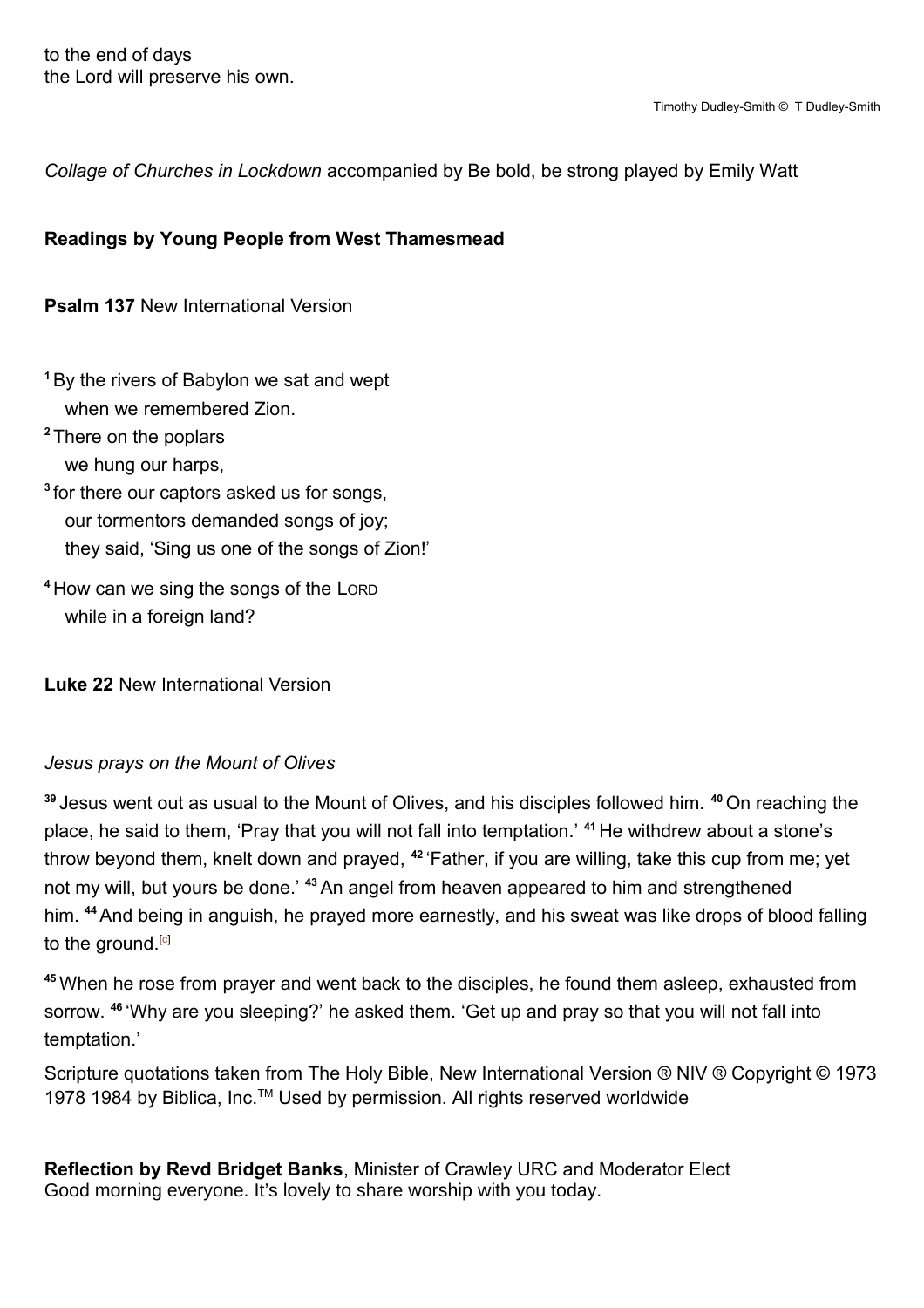I wanted to share some thoughts with you this morning because we all know life isn't exactly normal at the moment - whatever 'normal' ever was. We have been in lockdown for 10 weeks now and some of us are getting frustrated and can't wait to be set free and some of us have found our day less frantic and full.

In our reading from Psalm 137 we see the exiles in Babylon feeling isolated and reminiscing about Jerusalem. They were remembering the way their life had been before. Their captors are asking them to perform songs for them and act happy - but they weren't feeling happy at all! Everything had changed and they were missing all that gave them comfort.

Maybe you are feeling like that - you miss church, your friends, your place - the usual rhythm of Words, prayers and songs….many of us will miss singing together. Gosh, I love a good sing. It's a pattern we felt comfortable with, its a pattern we knew our place in. But now everything has changed and we feel unsettled.

Then looking at the reading from the gospel of Luke we see Jesus about to face his own death. He would often go to the mount of olives but this time would be his last. He left his disciples so he could pray alone - but he tells them to stay awake. Of course by the time he came back to them they were dozing because it was late in the day. But there is something about Jesus's command not to fall into that temptation of sleep that intrigues me. It's not so much about the physical sleeping. It's more about accepting the mental act of dozing safely in a rut. Sometimes I think we expect life to be easy and predictable, that Jesus only came to give us a good life rather than to challenge us. But then we remember Pentecost from last Sunday. That the work of the Holy Spirit we celebrated last week at Pentecost is only to comfort and not to unsettle us or stir our hearts into new action!

It is easy to fear change - it shakes our roots. We don't like that. The trouble is fear doesn't stop the bad things coming, it just stops us enjoying the present.

I have to admit, as your new Moderator I will be saying many prayers as we take on this new 'normal'. However it seems to me that our Lord has given us an amazing opportunity.

We have an opportunity to see a new change in the Church. We are that generation that can bring revival.

Oh that word. CHANGE. None of us like it do we? We all get afraid of it. It's a move from our safe space into the unknown.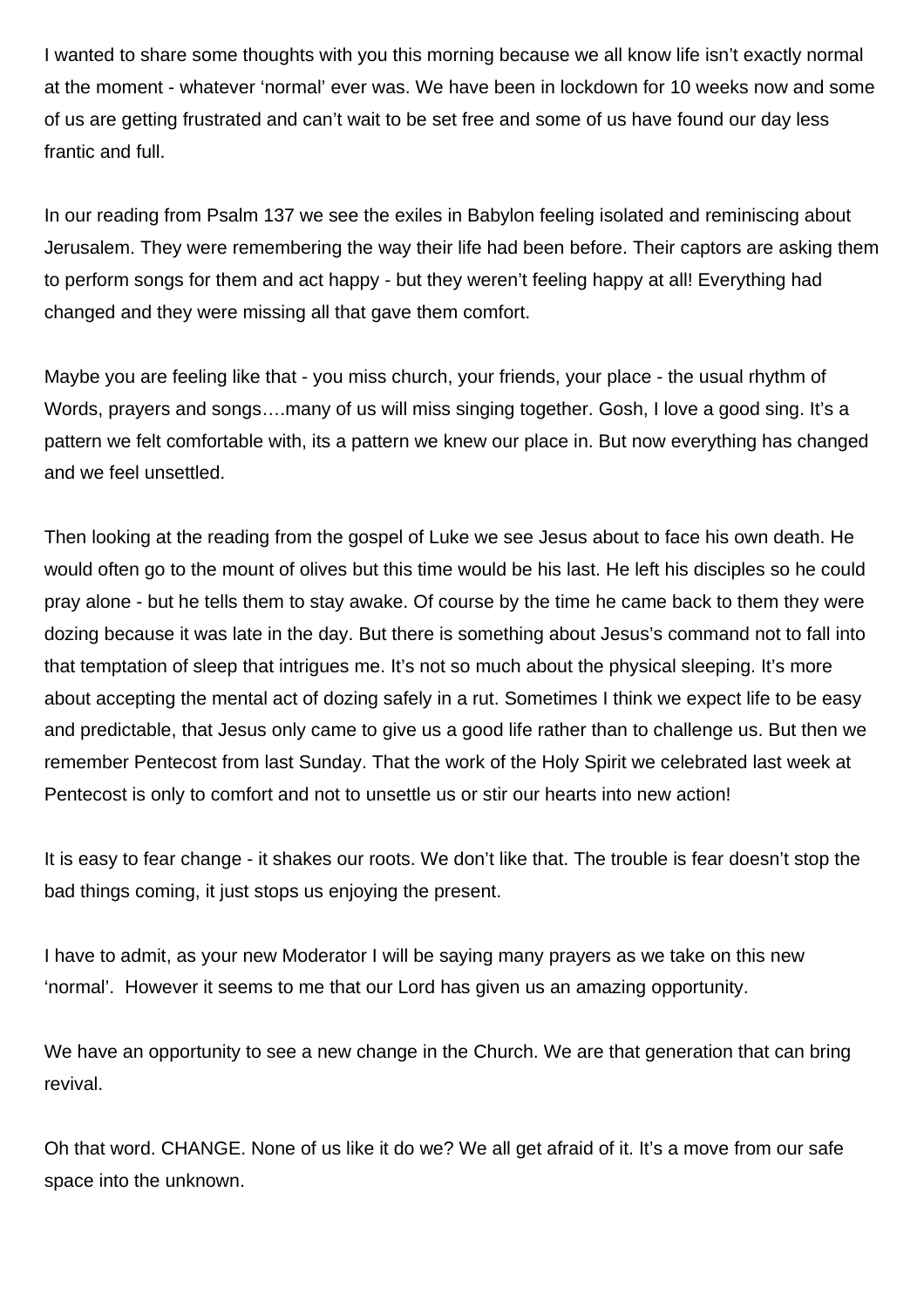I want to encourage you today. Remember Jesus said that He has come to bring us life in all its fullness? Well, a full life has joy, sorrow, challenge and change all mixed up together. So in this mixed up moment, God now gives us an opportunity. What will we do with it?

I do hope your Elders have seen the Moderators discussion document "Ready for the new normal'? There are some excellent resources in there and also some brave questions for us all to face, such as:

- What have you valued in your church life that you would like to continue and develop through this phase of church life?
- Have you have thought, 'I wonder if we could try this... as lockdown continues? Or 'I wish we could try this when we get back together?

Our bible is full of people who have faced challenges and had to move on and in that response to the prompting of God, have been truly blessed. I believe now we are called to move on - as a Synod and as a Denomination. Not moving with fear but with hope and expectation that the Lord is doing something new within us. And if the Lord is with us we will be blessed indeed!

But just how are we supposed to keep 'hope' in a strange land? Well, the bible is clear about this. We need to have hope in our Lord. Hope that overrides our feelings of fear.

Those disciples must have been in awe of Jesus going up in a big cloud. Then just as things felt a bit flat the week afterwards and confusing the Holy Spirit comes to them, just as Jesus said. They were then full of joy and zeal for the gospel and different languages spoken. What a chance they took with a change in their lives.

So don't be afraid of the change that is offered to us. God is doing something new with us and through us. As we see in Isaiah 43: 18/19 God says:

"Forget the former things; do not dwell on the past.

See, I am doing a new thing! Now it springs up; do you not perceive it? I am making a way in the wilderness and streams in the wasteland.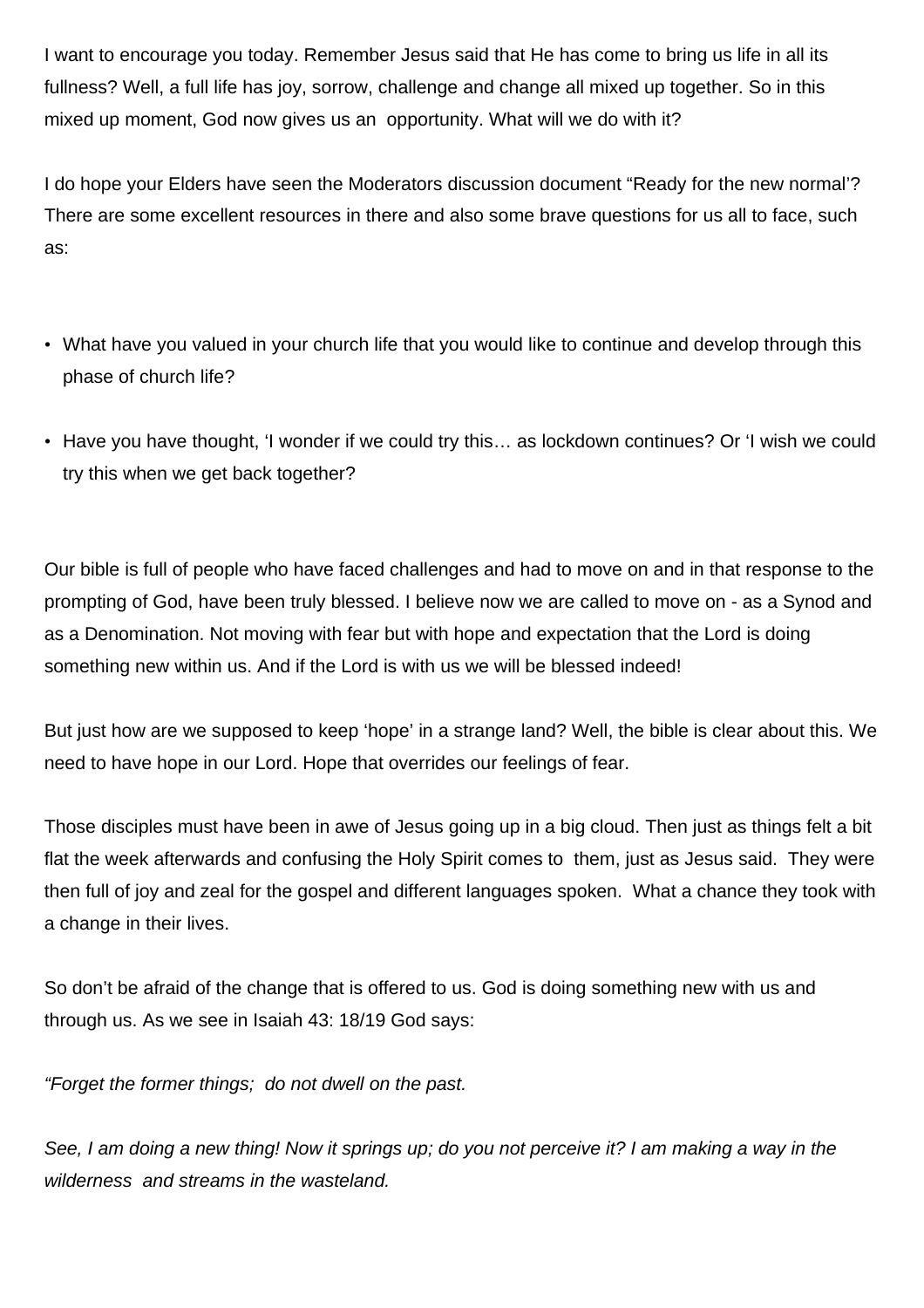I am not suggesting for one minute that we forget our wonderful reformation history, or our local church story - we can be proud of them. What I am saying is, in the spirit of our traditions, let us be ready to change and make new promises to God. Let us be willing, just as all those who went before us, to be brave and bold. To have a new vision and strength for a new future for our churches and denomination.

Even today, in the biggest change in society since the second world war, God is still at work. In neighbours helping neighbours. In food-banks, kind words, and clapping those at work in the NHS. There is a sea change of thought and kindness. Charities are offering food and support so quickly, so easily - the red tape seems to have disappeared totally. So many of us are helping out with food shopping, sending cards and letters, and making phone calls. And some of us have more time to pray and read God's word.

This is already a new normal.

Last week at Pentecost Peter reminded the crowd at pentecost of the words of the prophet Joel:

And afterwards I will pour out My Spirit on all people. Your sons and daughters will prophesy, your young men will see visions, your old men will dream dreams. (Joel 2: 28)

We are living in new times. Can you feel the presence of the Spirit among us? Is it touching all our lives, challenging us and stirring us to move forward?

Let's dream dreams and see new visions of the church. And be willing to change.To answer God's call at this time. And from Synod, our thoughts and prayers are with you as you dream your dreams for the future of your churches.

Don't be afraid, for the Lord our God is with us.

Amen.

**Prayers of Intercession led by Revd Nadene Snyman**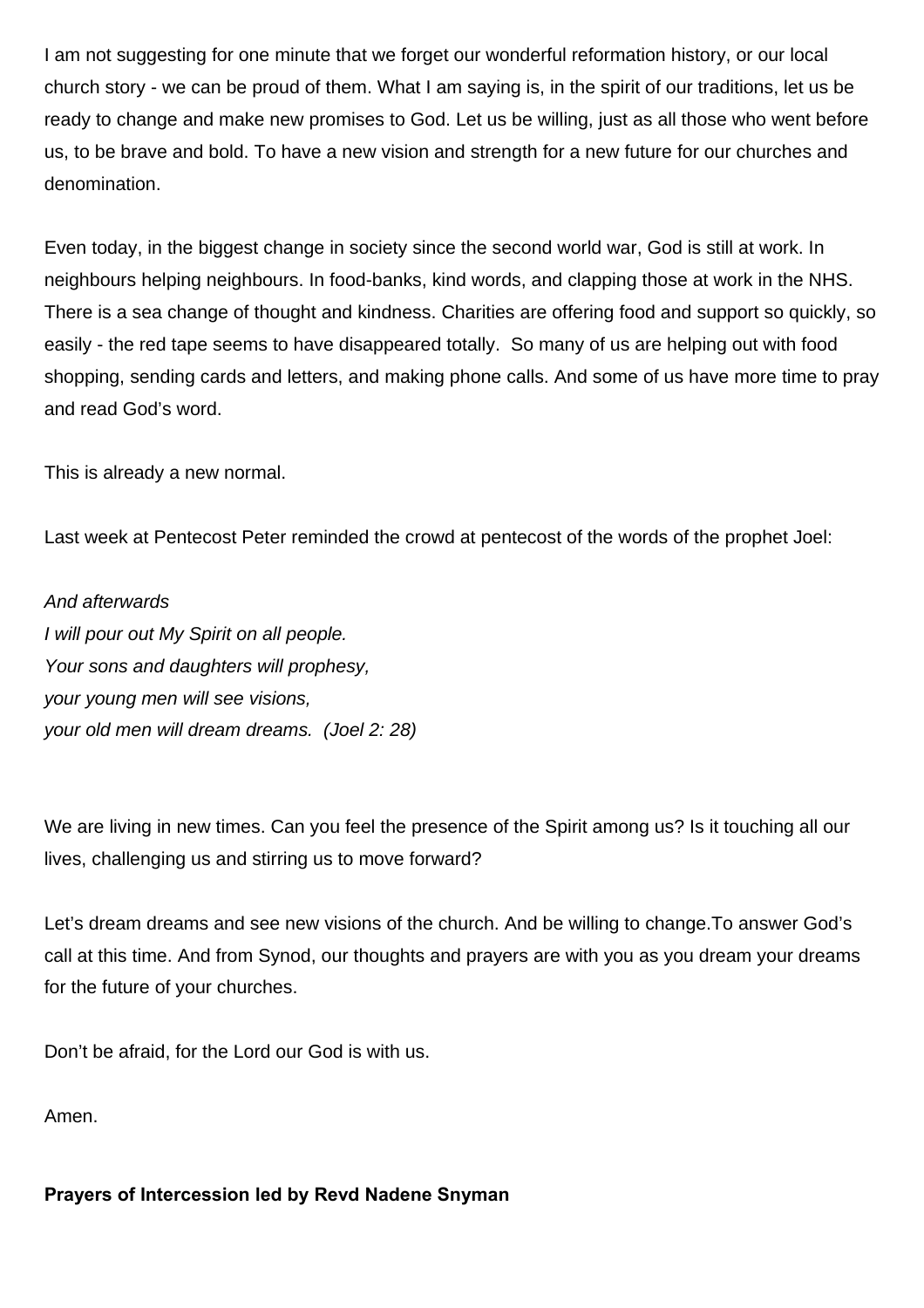**Hymn** led by Emily Watt

*Bless the Lord O my soul O my soul Worship His Holy name Sing like never before O my soul I'll worship Your Holy name*

The sun comes up it's a new day dawning It's time to sing Your song again Whatever may pass and whatever lies before me Let me be singing when the evening comes *Bless the Lord O my soul…*

You're rich in love and You're slow to anger Your name is great and Your heart is kind For all Your goodness I will keep on singing Ten thousand reasons for my heart to find *Bless the Lord O my soul….*

And on that day when my strength is failing The end draws near and my time has come Still my soul will sing Your praise unending Ten thousand years and then forevermore *Bless the Lord O my soul*

Jonas Myrin &Matt Redman

© Thankyou Music/Said and Done Music

**Reading** *Bread Song* by Gerard Kelly

**Communion**

**Hymn** led by Revd Ian Fosten

**The Spirit lives to set us free,**

Walk, walk in the light. He binds us all in unity, Walk, walk in the light.

*Walk in the light, Walk in the light, Walk in the light, Walk in the light of the Lord.*

Jesus promised life to all, Walk, walk in the light. The dead were wakened by his call, Walk, walk in the light. *Walk in the light…*

He died in pain on Calvary, Walk, walk in the light. To save the lost like you and me, Walk, walk in the light. *Walk in the light….*

We know his death was not the end, Walk, walk in the light. He gave his Spirit to be our friend, Walk, walk in the light.